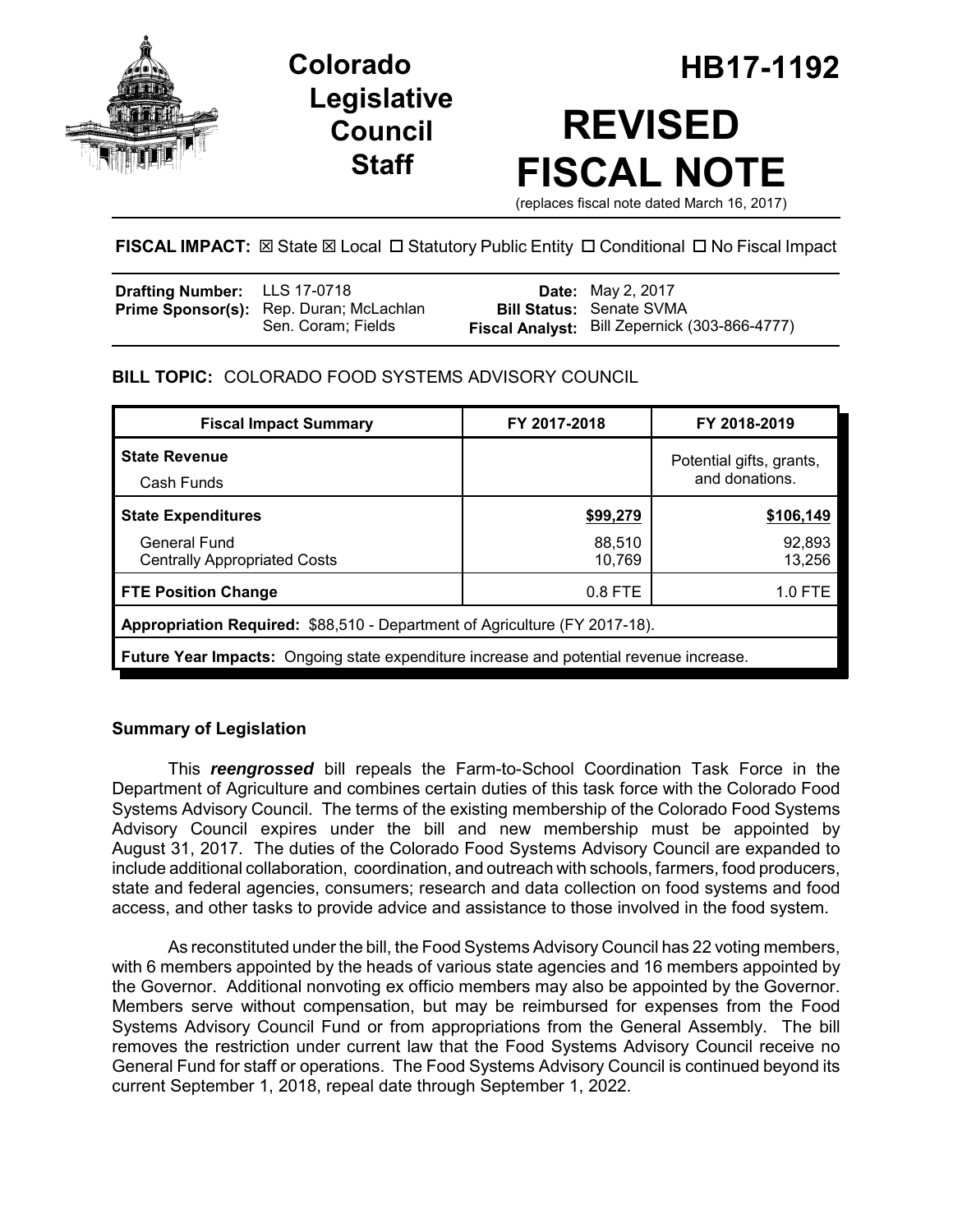May 2, 2017

#### **Background**

The Farm-to-School Coordination Task Force and the Food Systems Advisory Council were both created in 2010. The Farm-to-School Coordination Task Force focused on developing recommendations on how to implement a farm-to-school program in Colorado. The task force serves without compensation and limited support from the Department of Agriculture. The Food Systems Advisory Council focused on broader issues concerning the food system, food access, and strategies for collaborating with local and regional food councils. The advisory council was supported primarily through in-kind support from the nonprofit LiveWell Colorado. Revenue to the Food Systems Advisory Council Fund has been minimal.

#### **State Revenue**

By continuing the Food Systems Advisory Council beyond its current statutory repeal date, the bill may increase state revenue to the Department of Agriculture from gifts, grants, and donations, credited to the Food Systems Advisory Council Fund, starting in FY 2018-19. At this time, no source of donations has been identified. Gifts, grants, and donations do not contribute to the state's TABOR refund obligation.

#### **State Expenditures**

By expanding the duties of the Food Systems Advisory Council, *the bill increases costs in the Department of Agriculture by \$99,279 and 0.8 FTE in FY 2017-18 and \$106,149 and 1.0 FTE in FY 2018-19*, paid from the General Fund. The costs of the bill are summarized in Table 1 and discussed below.

| Table 1. Expenditures Under HB 17-1192             |            |            |  |  |  |
|----------------------------------------------------|------------|------------|--|--|--|
| <b>Cost Components</b>                             | FY 2017-18 | FY 2018-19 |  |  |  |
| <b>Personal Services</b>                           | \$44,952   | \$53,943   |  |  |  |
| <b>FTE</b>                                         | $0.8$ FTE  | 1.0 FTE    |  |  |  |
| <b>Operating Expenses and Capital Outlay Costs</b> | 5,558      | 950        |  |  |  |
| Marketing and Farm-to-School Activities            | 15,000     | 15,000     |  |  |  |
| Member and Staff Reimbursement                     | 23,000     | 23,000     |  |  |  |
| Centrally Appropriated Costs*                      | 10,769     | 13,256     |  |  |  |
| <b>TOTAL</b>                                       | \$99,279   | \$106,149  |  |  |  |

*\* Centrally appropriated costs are not included in the bill's appropriation.*

*Personal services.* By expanding the duties of the Food Systems Advisory Council to include coordinating food systems and farm-to-school activities, conducting research and data collection, and other tasks, the Department of Agriculture requires an additional 1.0 FTE under the bill for a marketing and communications specialist. Costs for this staff, and the associated operating and capital outlay expenses are shown in Table 1. Personal services costs are prorated in the first year to assume a start date of August 9, 2017, and to account for the General Fund paydate shift.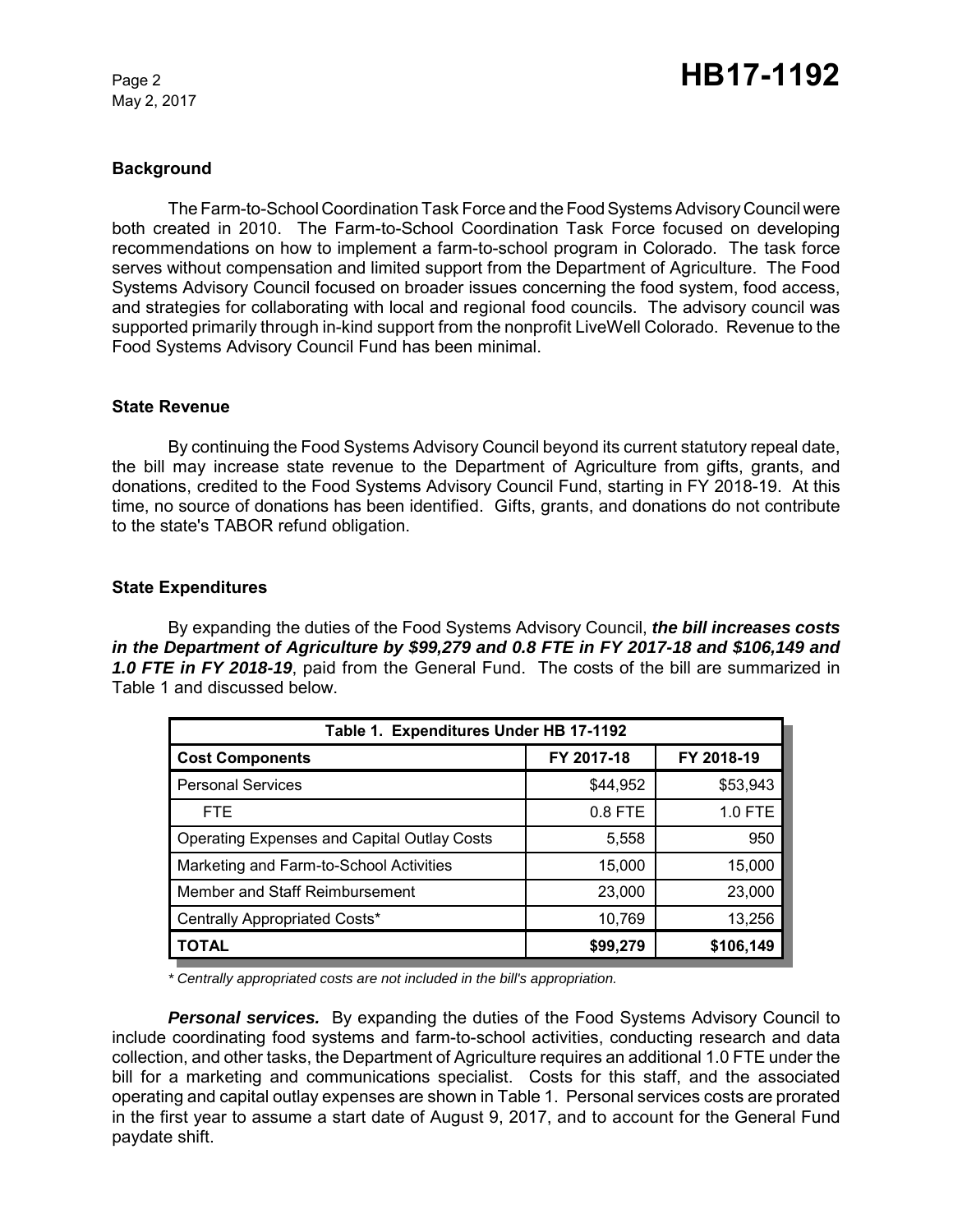May 2, 2017

*Marketing and farm-to-school activities.* The Department of Agriculture will have costs of \$15,000 per year to conduct marketing and to support farm-to-school activities. These costs include providing Colorado Proud and other marketing materials (\$5,000), holding farm-to-school community meetings and events (\$7,000), and participating in trade shows and events (\$3,000).

*Member and staff reimbursement.* Based on expenses of \$230 per meeting for hotel and meals, the Department of Agriculture will have costs of \$23,000 to reimburse 25 members and staff for 4 meetings per year. This amount assumes there are 22 statutory members, 1 ex officio member, and 2 staff people in attendance at each meeting.

*Research and special projects.* To the extent gifts, grants, and donations are received in the Food Systems Advisory Council Fund, the council and its staff may pursue additional research and special projects associated with food system development. Moneys in the Food Systems Advisory Council Fund are continuously appropriated to the Department of Agriculture, so no additional appropriations are required should gifts, grants, or donations be available for such projects.

*Centrally appropriated costs.* Pursuant to a Joint Budget Committee policy, certain costs associated with this bill are addressed through the annual budget process and centrally appropriated in the Long Bill or supplemental appropriations bills, rather than in this bill. The centrally appropriated costs subject to this policy are estimated in the fiscal note for informational purposes and summarized in Table 2.

| Table 2. Centrally Appropriated Costs Under HB 17-1192               |            |            |  |  |  |
|----------------------------------------------------------------------|------------|------------|--|--|--|
| <b>Cost Components</b>                                               | FY 2017-18 | FY 2018-19 |  |  |  |
| Employee Insurance (Health, Life, Dental, and Short-term Disability) | \$6,741    | \$8,422    |  |  |  |
| Supplemental Employee Retirement Payments                            | 4.028      | 4,834      |  |  |  |
| <b>TOTAL</b>                                                         | \$10,769   | \$13,256   |  |  |  |

#### **Local Government Impact**

Representatives from school districts and local government entities that are appointed to the Food Systems Advisory Council will have an increase in workload to participate. Through the work of the advisory council, school districts may gain access to additional resources, grant funding, or benefit from improvements to their food and nutrition programs.

#### **Effective Date**

The bill takes effect August 9, 2017, if the General Assembly adjourns on May 10, 2017, as scheduled, and no referendum petition is filed.

#### **State Appropriations**

For FY 2017-18, the bill requires and includes a General Fund appropriation of \$88,510 to the Department of Agriculture and an allocation of 0.8 FTE.